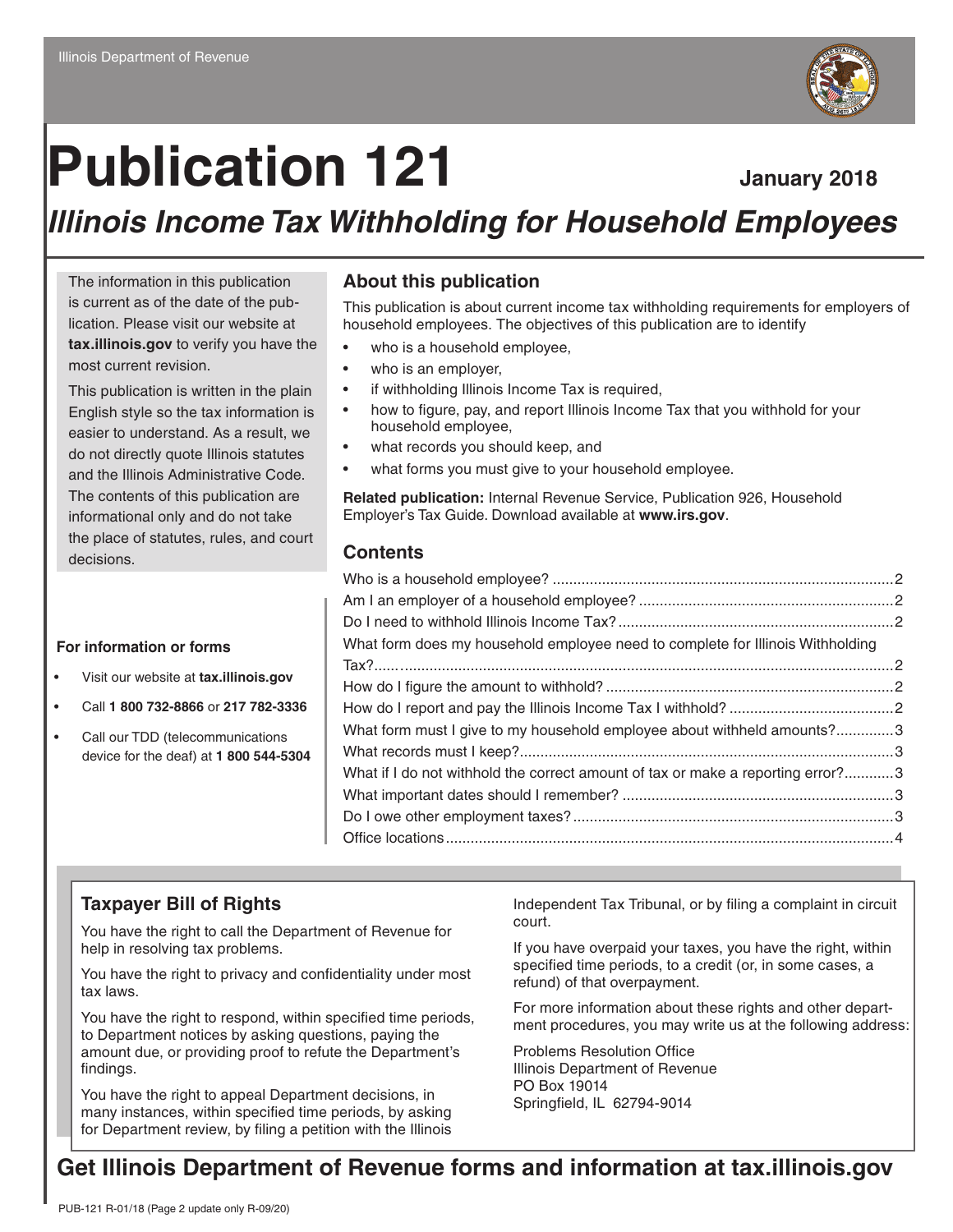#### **Who is a household employee?**

A household employee is someone you pay to do domestic work in or around your home. For example, a household employee could be a babysitter, caretaker, cleaning person, driver, health aide, housekeeper, nanny, private nurse, or yard worker. This person can be a full-time or part-time employee who you pay hourly, daily, weekly, or by the job.

Note We define a household employee the same as the Internal Revenue Service (IRS). For more information, visit **www.irs.gov** and refer to IRS Publication 926.

#### **Am I an employer of a household employee?**

You are the employer of a household employee if you

- control what work is done, *and*
- control how the work is done (e.g., provide the necessary equipment, supplies, or tools to do the job).

The worker is **not** your employee if

- the worker controls how the work is done. This person usually provides his or her own tools and offers services to the general public in an independent business.
- an agency provides the worker and controls what work is done and how it is done.

#### **Do I need to withhold Illinois Income Tax?**

Generally, you must withhold Illinois Income Tax for your Illinois employee if

- you withhold federal income tax from your employee's wages, *or*
- you and your employee enter into a voluntary withholding agreement.

Page 2 of 4 **Note** Federal law excludes from withholding, wages paid to certain types of household employees. We do not require a separate agreement for payments covered by a federal voluntary withholding agreement.

#### **What form does my household employee need to complete for Illinois withholding tax?**

Your household employee must complete Form IL-W-4, Employee's Illinois Withholding Allowance Certificate and Instructions. Your employee will tell you the number of allowances he or she is entitled to claim on this form. You should withhold Illinois Income Tax from his or her wages based, in part, on the number of allowances claimed. If your employee does not complete this form, you should withhold income tax as if the employee is single with no allowances.

# **How do I figure the amount to withhold?**

Go to Booklet IL-700-T, Illinois Withholding Tax Tables, to determine how much tax to withhold.

| <b>Automated payroll method</b><br>allowance table |                |
|----------------------------------------------------|----------------|
| <b>Payroll periods</b>                             | <b>Number</b>  |
| Weekly                                             | 52             |
| Bi-weekly                                          | 26             |
| Semi-monthly                                       | 24             |
| Monthly                                            | 12             |
| Bi-monthly                                         | 6              |
| Quarterly                                          | 4              |
| Semi-annually                                      | $\mathfrak{p}$ |
| Annually                                           |                |

#### **How do I report and pay the Illinois income tax I withhold?**

If you withhold Illinois Income Taxes from your household employee(s), you may file and pay the Illinois withholding income tax annually on Form IL-1040, Illinois Individual Income Tax Return, by completing the line for "Household employment tax." No registration is required to use this option. We encourage you to file and pay electronically using **MyTax Illinois**  at **tax.illinois.gov.**

**Caution:** If you complete the line for "Household employment tax" on your Form IL-1040,

- **• do not** report household employee Illinois withholding income tax on Form IL-941, Illinois Withholding Income Tax Return.
- **• do not** pay household employee Illinois withholding income tax with Form IL-501, Payment Coupon, for Illinois Withholding Income Tax Return.

**Note** Forms W-2 reporting income and withholding for household employees reported on Form IL-1040 **are not** subject to the electronic filing mandate.

**If you already file Form IL-941** only to report household employee income tax withholding and you would like to *convert* to the annual Form IL-1040 reporting option for the *next* calendar year, you **must** notify us that you will no longer be reporting withholding on Form IL-941. If you do not, you may be subject to penalties and collection action. **You may use MyTax Illinois or call 217 785-3707 to update your Illinois Withholding Income Tax account.** 

If you do not report Illinois withholding for household employees on Form IL-1040, you must use Form IL-941 to file your withholding tax. For more information, see Publication 130, Who is Required to Withhold Illinois Income Tax, and Publication 131, Withholding Income Tax Payment and Filing Requirements.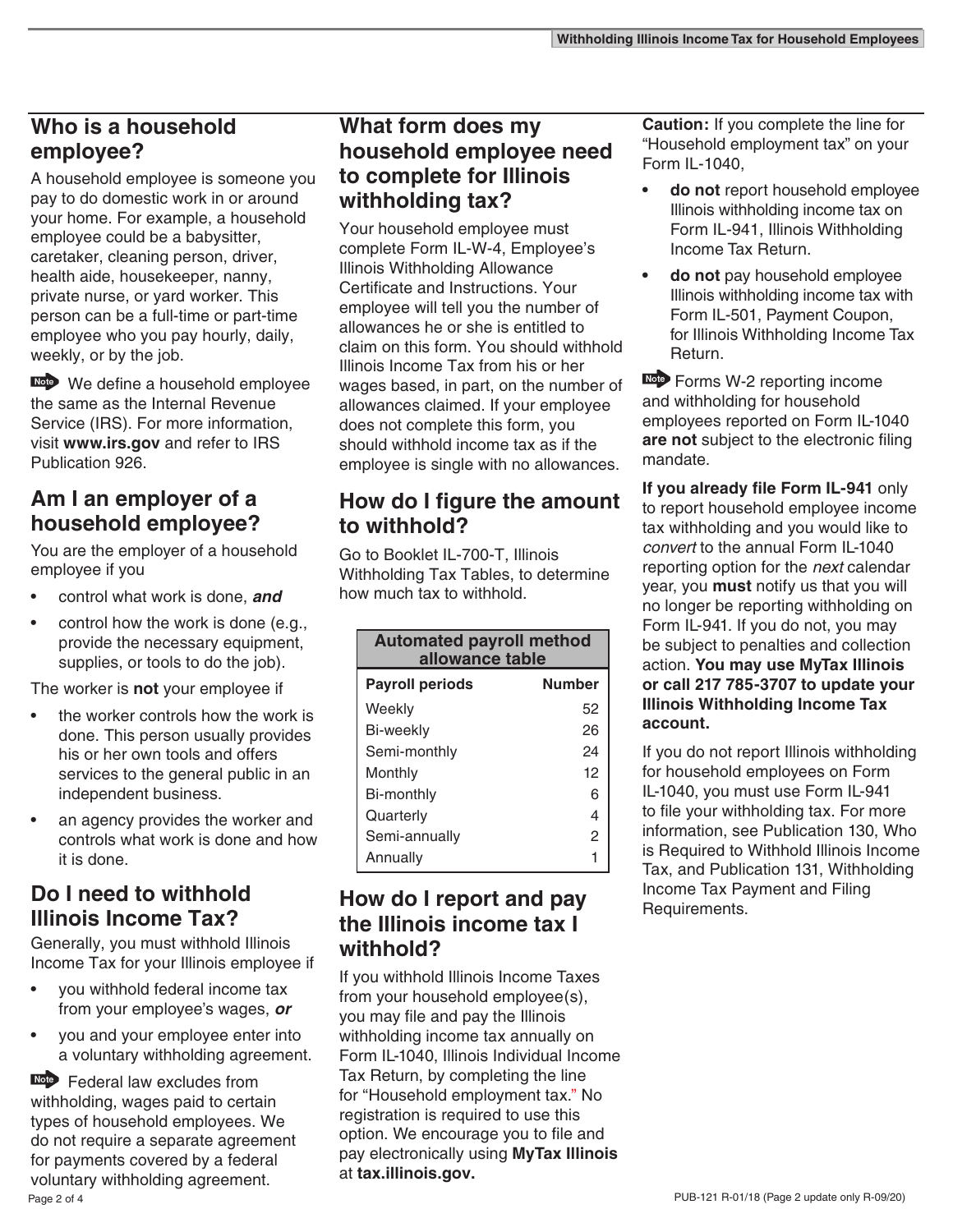#### **What form must I give to my household employee about withheld amounts?**

Before **January 31** of each year, you must give your household employee three copies of federal **Form W-2**, Wage and Tax Statement. **Do not** send this form to us. Instead, keep a copy of it in your records for three years and send it to us only if we request it.

If your employee permanently discontinues employment before the close of the calendar year, or you terminate a federal voluntary withholding agreement, you may give the employee a completed federal Form W-2 at any time after employment ends, but it must be mailed by no later than January 31. If an employee asks for Form W-2, give the employee the completed copies within 30 days of the request or within 30 days of the final wage payment, whichever is later.

You must keep any undeliverable Form W-2 for at least three years after the date you were required to give the form to your employee.

# **What records must I keep?**

You must maintain a current and accurate record of all persons for whom you withhold Illinois Income Tax. Your records must contain the following information:

- amounts and dates of all payments from which you withhold tax
- names, addresses, and Social Security numbers of persons receiving payments
- periods of employment, including periods in which wages were paid while absent due to sickness or injury
- amounts paid by pay period
- copies of all federal W-2 forms issued to household employees
- Employee Withholding Allowance Certificate (federal Form W-4)
- Employee's Illinois Withholding Allowance Certificate (Form IL-W-4)

 You must keep these records for three years from the due date of the return or the date the return was filed, whichever is later, and provide them to us if we request them. These forms are not subject to the W-2 electronic filing mandate, unless you report your withholding on Form IL-941.

# **What if I do not withhold the correct amount of tax or make a reporting error?**

If you discover that you withheld an incorrect amount of Illinois Income Tax from an employee's compensation and it is during the **same** calendar year, you should correct the error by making an adjustment in the amount you withhold from that employee's future compensation during that calendar year.

If you withheld too much tax and cannot correct the error by reducing the employee's withholding during the remainder of the year, you may not claim a refund. Your employees will claim a credit for the amount you withheld and receive any refund. If you withheld too little tax, your employee may owe tax when he or she files his or her returns, or will receive a smaller refund.

If you reported more tax than you actually withheld on your original return, you must file an amended return.

# **What important dates should I remember?**

**January 1**, **current year (or as soon as you and your household employee enter into an agreement to withhold)** — You need to have your household employee complete Form  $II - W - 4$ 

**December 1, current year** — You should remind your household employee to review his or her current Form IL-W-4. If there has been a change in the number of allowances, he or she should complete a new Form IL-W-4 for the following calendar year, and make necessary changes in the number of allowances claimed.

**January 31, following year** — You must give each of your household employees three copies of federal Form W-2 for wages paid and tax withheld during the previous calendar year. If you file Form IL-941, you must electronically file a copy to the Department, of any Form W-2 issued. For more information, see Publication 110, Forms W-2, W-2c, W-2G, and 1099 Filing and Storage Requirements for Employers and Payers.

April 15, following year – You must file Form IL-1040 and pay the tax you withheld from each of your household employee's wages during the previous calendar year.

**Note** If you file Form IL-941 to report household employee withholding, you must file and pay according to the schedule assigned to you by the Department.

# **Do I owe other employment taxes?**

You should check with the Illinois Department of Employment Security (IDES) for more information about unemployment insurance contributions for employers. Visit **ides.illinois.gov**  or call the IDES Employer Hotline at (800) 247-4984.

You also may owe federal taxes. Refer to IRS Publication 926 for more information. Visit **www.irs.gov** or call 1 800 829-3676.